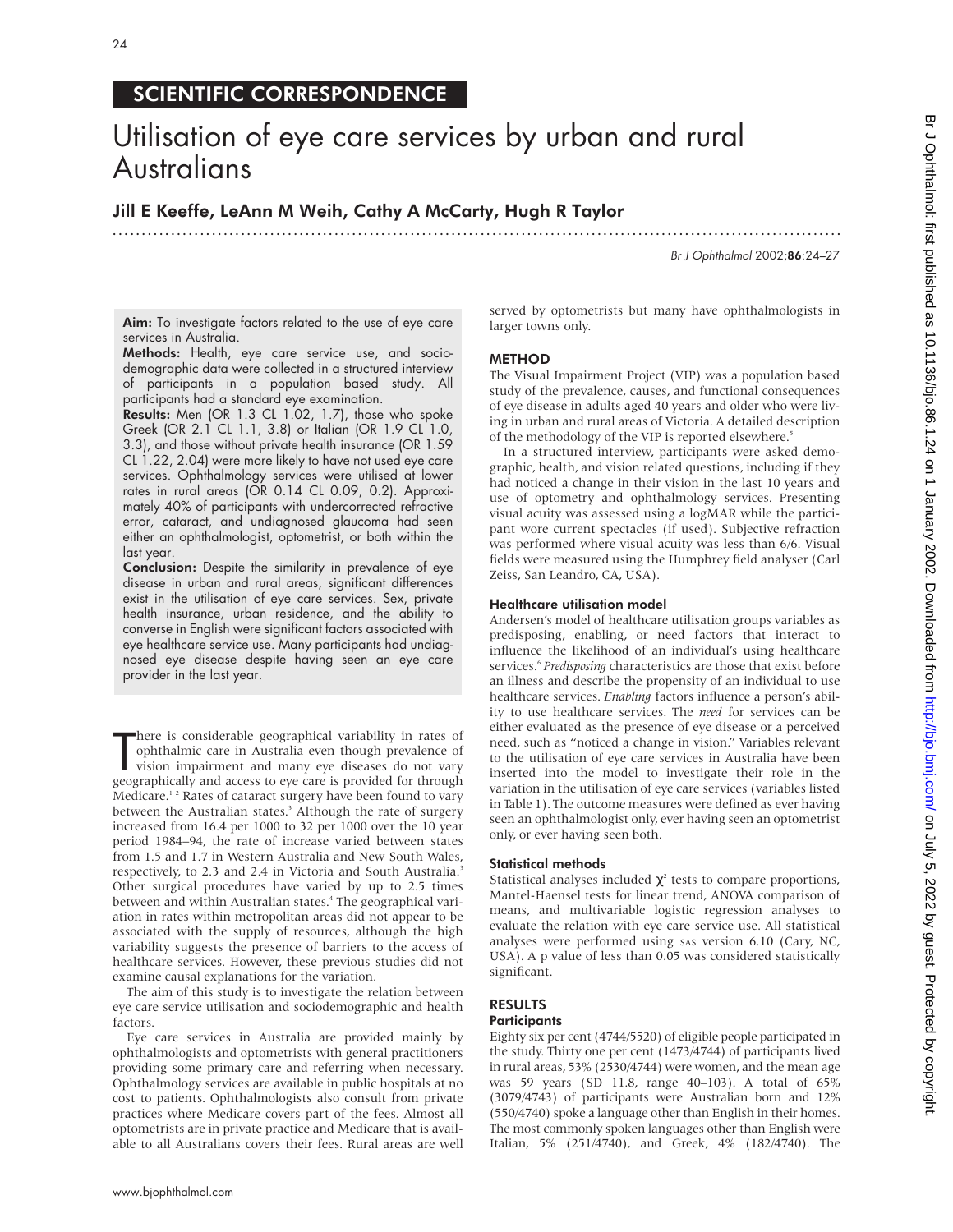| Characteristic                                 | No           | Optometrist only        |                              | Ophthalmologist only         |                             | Seen both               |                             | Never seen eye care provider |                             |
|------------------------------------------------|--------------|-------------------------|------------------------------|------------------------------|-----------------------------|-------------------------|-----------------------------|------------------------------|-----------------------------|
|                                                |              | % (n)                   | p value                      | % (n)                        | p value                     | % (n)                   | p value                     | % (n)                        | p value                     |
| Predisposing                                   |              |                         |                              |                              |                             |                         |                             |                              |                             |
| Sex:                                           |              |                         |                              |                              |                             |                         |                             |                              |                             |
| Male<br>Female                                 | 2139<br>2473 | 46% (976)               | 0.652,                       | $10\%$ (224)                 | 0.428,                      | 33% (721)               | 0.093,                      | $11\%$ (218)                 | 0.004,                      |
|                                                |              | 45% (1112)              | $\chi^2$ ,<br>$1 df = 0.204$ | $11\% (277)$                 | $\chi^2$ ,<br>$1 df = 0.6$  | 36% (892)               | $\chi^2$ ,<br>$1 df = 2.8$  | 8% (192)                     | $\chi^2$ ,<br>$1 df = 8.3$  |
| Country of birth:                              |              |                         |                              |                              |                             |                         |                             |                              |                             |
| Australia<br>NZ/British Isles                  | 2999<br>440  | 45% (1357)<br>43% (190) | 0.418,<br>$\chi^2$ ,         | 10% (285)<br>$11\%$ (47)     | $< 0.001$ ,                 | 36% (1077)<br>41% (182) | $< 0.001$ ,                 | 9% (280)<br>$5\%$ (21)       | $<0.013$ ,                  |
| Europe                                         | 319          | 47% (151)               | $6 df=6.0$                   | $14\%$ (45)                  | $\chi^2$ ,<br>$6 df = 34.9$ | 32% (102)               | $\chi^2$ ,<br>$6 df = 23.7$ | $7\%$ (21)                   | $\chi^2$ ,<br>$6 df = 16.1$ |
| Asia                                           | 80           | 50% (40)                |                              | $14\%$ (11)                  |                             | 29% (23)                |                             | $8\%$ (6)                    |                             |
| Greece                                         | 272          | 43% (117)               |                              | $19\%$ (51)                  |                             | 27% (72)                |                             | 12% (32)                     |                             |
| <b>Italy</b>                                   | 342          | 49% (168)               |                              | 9% (342)                     |                             | 30% (104)               |                             | $11\%$ (36)                  |                             |
| Other<br>Age:                                  | 160          | 40% (65)                |                              | $17\%$ (28)                  |                             | $33\%$ (53)             |                             | 9% (14)                      |                             |
| $40-49$ years                                  | 1220         | 44% (532)               | $<0.001$ , MH                | $10\%$ (122)                 | $<$ 0.647, MH               | 22% (274)               | $<0.001$ , MH               | 24% (292)                    | $<0.001$ , MH               |
| 50-59 years                                    | 1313         | 51% (669)               | $\chi^2$ ,                   | $11\%$ (142)                 | $\chi^2$ ,                  | 33% (456)               | $\chi^2$ ,                  | 5% (72)                      | $\chi^2$ ,                  |
| 60-69 years                                    | 1157         | 47% (544)               | $1 df = 58.6$                | 11% (132)                    | 1 $df=2.5$                  | 39% (456)               | $1 df = 189.0$              | $2\%$ (25)                   | $1 df = 474.4$              |
| 70-79 years<br>80+ years                       | 694<br>228   | 41% (283)<br>26% (60)   |                              | $11\% (75)$<br>13% (30)      |                             | 46% (322)<br>57% (131)  |                             | $2\%$ (14)<br>$2\%$ (7)      |                             |
|                                                |              |                         |                              |                              |                             |                         |                             |                              |                             |
| Enabling characteristics<br>Private insurance: |              |                         |                              |                              |                             |                         |                             |                              |                             |
| Yes                                            | 2330         | 41% (950)               | $< 0.001$ ,                  | 12% (287)                    | 0.002,                      | 39% (929)               | $< 0.001$ ,                 | 7% (164)                     | $<0.001$ ,                  |
| No                                             | 2259         | 50% (1125) $\chi^2$ ,   |                              | $9\%$ (213)                  | $\chi^2$ ,                  | 29% (676)               | $\chi^2$ ,                  | $11\% (245)$                 | $\chi^2$ ,                  |
|                                                |              |                         | $1 df = 37.7$                |                              | $1 df = 9.9$                |                         | $1 df = 49.9$               |                              | $1 df = 20.4$               |
| Language:<br>English                           | 4040         | 45% (1813)              | 0.207,                       | $10\%$ (415)                 | 0.012,                      | 36% (1454)              | 0.004,                      | 9% (358)                     | 0.266,                      |
| Asian                                          | 42           | 38% (16)                | $\chi^2$ ,                   | 19% (8)                      | $\chi^2$ ,                  | $36\%$ (45)             | $\chi^2$ ,                  | $7\%$ (7)                    | $\chi^2$ ,                  |
| Greek                                          | 176          | 45% (79)                | 5 df=7.191                   | $18\%$ (31)                  | 5 df= $14.7$                | 25% (45)                | $5 df=17.0$                 | $12\%$ (21)                  | $5 df=6.4$                  |
| Italian                                        | 241          | 49% (119)               |                              | 12% (29)                     |                             | 30% (73)                |                             | $8\%$ (20)                   |                             |
| Other European<br>Other                        | 77<br>32     | 57% (44)<br>47% (15)    |                              | $14\%$ (11)<br>$16\%$ (5)    |                             | 25% (19)<br>$22\%$ (7)  |                             | $4\%$ (3)                    |                             |
| Education:                                     |              |                         |                              |                              |                             |                         |                             | $16\%$ (5)                   |                             |
| No secondary                                   | 2132         | 47% (994)               | $< 0.001$ ,                  | $11\%$ (232)                 | $< 0.001$ ,                 | 35% (746)               | $< 0.001$ ,                 | 8% (160)                     | 0.007,                      |
| Secondary                                      | 977          | 45% (440)               | $\chi^2$ ,                   | $11\%$ (112)                 | $\chi^2$ ,                  | 33% (320)               | $\chi^2$ ,                  | $11\%$ (105)                 | $\chi^2$ ,                  |
| Trade<br>Tertiary                              | 485<br>905   | 54% (260)<br>37% (332)  | $3 df = 42.0$                | 5% (22)<br>$14\%$ (127)      | 3 df=29.5                   | 31% (149)<br>40% (364)  | $3 df=16.9$                 | 11% (54<br>9% (82)           | $3 df=12.2$                 |
| Employment:                                    |              |                         |                              |                              |                             |                         |                             |                              |                             |
| Employed                                       | 2023         | 48% (968)               | 0.004                        | 10% (194)                    | 0.018,                      | 29% (588)               | $< 0.001$ ,                 | 13% (273)                    | $< 0.001$ ,                 |
| Unemployed                                     | 77           | 48% (37)                | $\chi^2$ ,                   | $14\%$ (11)                  | $\chi^2$ ,                  | 29% (22)                | $\chi^2$ ,                  | $9\%$ (7)                    | $\chi^2$ ,                  |
| Home duties<br>Retired                         | 1117<br>1303 | 46% (509)<br>41% (535)  | 4 df= $15.3$                 | $10\%$ (113)<br>$13\%$ (171) | 4 df= $11.9$                | 37% (416)<br>42% (554)  | 4 $df=67.6$                 | 7% (79)<br>$3\%$ (43)        | 4 df=107.7                  |
| Other                                          | 55           | 42% (23)                |                              | $11\%$ (6)                   |                             | 365 (20)                |                             | $11\%$ (6)                   |                             |
| Residence:                                     |              |                         |                              |                              |                             |                         |                             |                              |                             |
| Urban                                          | 3176         | 39% (1223)              | $< 0.001$ ,                  | 15% (467)                    | $< 0.001$ ,                 | 40% (1256)              | $< 0.001$ ,                 | 7% (230)                     | $<0.001$ ,                  |
| Rural                                          | 1436         | 60% (865)               | $\chi^2$ ,<br>$1 df = 188$   | $2\%$ (34)                   | $\chi^2$ ,<br>$1 df=155.4$  | 25% (357)               | $\chi^2$ ,<br>$1 df = 93.8$ | 13% (180)                    | $\chi^2$ ,<br>$1 df = 34.2$ |
|                                                |              |                         |                              |                              |                             |                         |                             |                              |                             |
| Need characteristics                           |              |                         |                              |                              |                             |                         |                             |                              |                             |
| Diabetes:<br>Yes                               | 227          | 29% (66)                | $< 0.001$ ,                  | 13% (29)                     | 0.356,                      | 56% (126)               | $< 0.001$ ,                 | $3\%$ (6)                    | $<0.001$ ,                  |
| No                                             | 4364         | 46% (2011)              | $\chi^2$ ,                   | 11% (472)                    | $\chi^2$ ,                  | 34% (1478)              | $\chi^2$ ,                  | 9% (403)                     | $\chi^2$ ,                  |
|                                                |              |                         | $1 df = 25.2$                |                              | $1 df = 0.8$                |                         | $1 df = 44.4$               |                              | $1 df=11.5$                 |
| Presenting acuity:<br>$\geq 6/6$               | 3017         | 47% (1430)              | $< 0.001$ ,                  | $10\%$ (303)                 | 0.017,                      | 32% (958)               | $< 0.001$ ,                 | 11% (326)                    | $<0.001$ ,                  |
| $<\frac{6}{6}$                                 | 1587         | 41% (655)               | $\chi^2$ ,                   | 12% (196)                    | $\chi^2$ ,                  | 41% (652)               | $\chi^2$ ,                  | 5% (84)                      | $\chi^2$ ,                  |
|                                                |              |                         | $1 df=15.7$                  |                              | $1 df = 5.7$                |                         | $1 df = 39.8$               |                              | $1 df = 38.9$               |
| Noticed a change in vision:<br>Yes             | 3880         | 46% (1791)              | 0.03,                        | $11\%$ (425)                 | 0.620,                      | 37% (1451)              | $< 0.001$ ,                 | $5\%$ (213)                  | $< 0.001$ ,                 |
| No                                             | 660          | 42% (275)               | $\chi^2$ ,                   | $10\%$ (68)                  | $\chi^2$ ,                  | 22% (142)               | $\chi^2$ ,                  | 27% (175)                    | $\chi^2$ ,                  |
|                                                |              |                         | $1 df = 4.6$                 |                              | $1 df = 0.25$               |                         | $1 df = 62.0$               |                              | $1 df = 319.0$              |
| Undercorrected refractive error:<br>Yes        | 451          | 46% (207)               | 0.779,                       | $12\%$ (55)                  | 0.338,                      | 37% (166)               | 0.390,                      | 5% (23)                      | $< 0.001$ ,                 |
| No                                             | 4161         | 45% (1881)              | Chisqure,                    | 11% (446)                    | $\chi^2$ ,                  | 35% (1447)              | $\chi^2$ ,                  | 9% (387)                     | $\chi^2$ ,                  |
|                                                |              |                         | $1 df = 0.8$                 |                              | $1 df = 0.9$                |                         | $1 df = 0.7$                |                              | $1 df = 8.9$                |
| Family history of eye disease:<br>Yes          | 1121         | 44% (494)               | 0.160,                       | 12% (132)                    | 0.055,                      | 38% (426)               | 0.003,                      | $6\%$ (69)                   | $<0.001$ ,                  |
| No                                             | 2990         | 46% (1391)              | $\chi$ ,                     | $10\%$ (291)                 | $\chi^2$ ,                  | 33% (988)               | $\chi^2$ ,                  | 11% (320)                    | $\chi^2$ ,                  |
|                                                |              |                         | $1 df=1.97$                  |                              | $1 df = 3.7$                |                         | $1 df = 8.9$                |                              | $1 df = 19.7$               |
| Eye disease:                                   |              |                         |                              |                              |                             |                         |                             |                              |                             |
| Yes<br>No                                      | 1495<br>3072 | 39% (581)<br>49% (1491) | $< 0.001$ ,<br>$\chi^2$ ,    | 12% (183)<br>$10\%$ (310)    | 0.028,<br>$\chi^2$ ,        | 46% (685)<br>305 (909)  | $< 0.001$ ,<br>$\chi^2$ ,   | $3\%$ (46)<br>12% (362)      | $< 0.001$ ,<br>$\chi^2$ ,   |
|                                                |              |                         | $1 df = 37.9$                |                              | $1 df = 4.8$                |                         | $1 df=115.6$                |                              | $1 df = 93.7$               |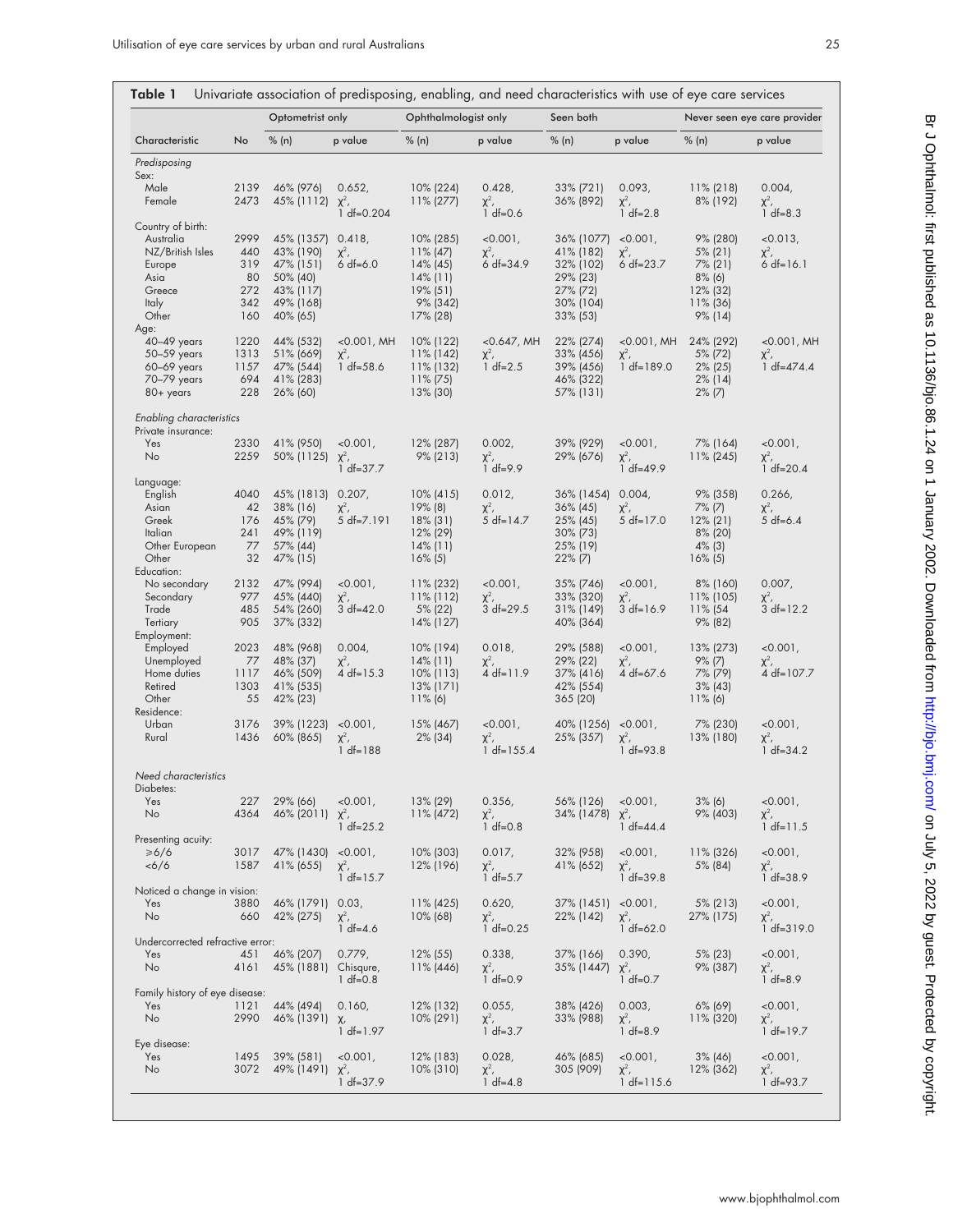|                               | Seen both     |                            | Optometrist only |                            | Opthalmologist only |                            | Never seen    |                            |
|-------------------------------|---------------|----------------------------|------------------|----------------------------|---------------------|----------------------------|---------------|----------------------------|
| Variable                      | Odds<br>ratio | 95% Confidence<br>interval | Odds<br>ratio    | 95% Confidence<br>interval | Odds<br>ratio       | 95% Confidence<br>interval | Odds<br>ratio | 95% Confidence<br>interval |
| Residential location          |               |                            |                  |                            |                     |                            |               |                            |
| Urban                         | $\mathbf{1}$  |                            | $\mathbf{1}$     |                            |                     |                            |               |                            |
| Rural                         | 0.43          | 0.37 to 0.51               | 2.59             | 2.26 to 2.97               | 0.14                | 0.09 to 0.20               | 1.88          | 1.45 to 2.45               |
| Private insurance             |               |                            |                  |                            |                     |                            |               |                            |
| No                            | $\mathbf{1}$  |                            |                  |                            | <b>NS</b>           |                            |               |                            |
| Yes                           | 1.48          | 1.28 to 1.70               | 0.74             | 0.65 to 0.84               |                     |                            | 0.63          | 0.49 to 0.82               |
| Age (years)                   |               |                            |                  |                            |                     |                            |               |                            |
| $40 - 49$                     | $\mathbf{1}$  |                            | $\mathbf{1}$     |                            | 1                   |                            | $\mathbf{1}$  |                            |
| $50 - 59$                     | 1.44          | 1.18 to 1.74               | 1.51             | 1.28 to 1.78               | 0.90                | 0.68 to 1.19               | 0.27          | 0.20 to 0.36               |
| 60-69                         | 2.00          | 1.64 to 2.44               | 1.39             | 1.15 to 1.69               | 0.99                | 0.74 to 1.32               | 0.08          | 0.05 to 0.13               |
| 70-79                         | 3.00          | 2.38 to 3.76               | 0.96             | 0.77 to 1.21               | 1.32                | 0.95 to 1.84               | 0.04          | 0.02 to 0.09               |
| $80+$                         | 4.35          | 3.04 to 6.20               | 0.50             | 0.35 to 0.71               | 1.19                | 0.71 to 2.01               | 0.08          | 0.03 to 0.21               |
| Language                      |               |                            |                  |                            |                     |                            |               |                            |
| English                       | $\mathbf{1}$  |                            | 1                |                            | <b>NS</b>           |                            | $\mathbf{1}$  |                            |
| Asian                         | 1.16          | 0.56 to 2.40               | 1.04             | 0.55 to 1.97               |                     |                            | 0.45          | 0.12 to 1.60               |
| Greek                         | 0.42          | 0.28 to 0.64               | 1.22             | 0.89 to 1.68               |                     |                            | 2.15          | 1.18 to 3.89               |
| Italian                       | 0.58          | 0.42 to 0.80               | 1.58             | 1.20 to 2.07               |                     |                            | 1.90          | 1.08 to 3.32               |
| Other                         | 0.47          | 0.28 to 0.78               | 1.75             | 1.17 to 2.61               |                     |                            | 0.93          | 0.41 to 2.10               |
| <b>Diabetes</b>               |               |                            |                  |                            |                     |                            |               |                            |
| No                            |               |                            | 1                |                            | <b>NS</b>           |                            | <b>NS</b>     |                            |
| Yes                           | 2.68          | 1.95 to 3.67               | 0.45             | 0.33 to 0.61               |                     |                            |               |                            |
| Family history of eye disease |               |                            |                  |                            |                     |                            |               |                            |
| No                            | $\mathbf{1}$  |                            | <b>NS</b>        |                            | $\mathbf{1}$        |                            |               |                            |
| Yes                           | 1.17          | 1.01 to 1.37               |                  |                            | 1.28                | 1.02 to 1.60               | 0.59          | 0.43 to 0.80               |
| Noticed a change in vision    |               |                            |                  |                            |                     |                            |               |                            |
| <b>No</b>                     | $\mathbf{1}$  |                            | NS               |                            | <b>NS</b>           |                            |               |                            |
| Yes                           | 2.25          | 1.80 to 2.81               |                  |                            |                     |                            | 0.18          | 0.14 to 0.24               |
| Sex                           |               |                            |                  |                            |                     |                            |               |                            |
| Male                          | <b>NS</b>     |                            | <b>NS</b>        |                            | <b>NS</b>           |                            |               |                            |
| Female                        |               |                            |                  |                            |                     |                            | 0.77          | 0.60 to 0.98               |

demographic characteristics of those who did and did not participate were similar with the exception that people who spoke a language other than English were somewhat less likely to participate (87% *v* 78%).

Urban and rural participants were similar with respect to most predisposing and need characteristics but differed on enabling characteristics. Urban participants were more likely to speak a language other than English in their homes (17% *v* 2%) and more likely to have private health insurance (56% *v* 39%).

A majority of participants, 97% (4612/4744), had complete data for use of ophthalmology and optometry eye care services so were included in the analyses. Forty five per cent (2088/4612) of participants had seen only an optometrist, 11% (501/4612) only an ophthalmologist, and 35% (1613/4612) had seen both an optometrist and ophthalmologist. A total of 8.9% (410/4612) had never seen an eye care provider.

# Predisposing characteristics

The use of eye care services was strongly age related (Table 1). However, at all ages relatively fewer people have seen an ophthalmologist only. From age 70 years approximately half of the participants had seen both an ophthalmologist and optometrist. Older participants were more likely to have seen both eye care providers (Table 2). There was a significant sex difference for never having seen an eye care provider.

# Enabling characteristics

Those with private health insurance were more likely to have seen an ophthalmologist or both an ophthalmologist and optometrist (Table 2). Participants without private health insurance were more likely to have seen an optometrist only. Having private health insurance was associated with a reduced likelihood of never having seen an eye care provider.

People living in rural areas were more likely to have seen only an optometrist (Table 2). Rural participants were almost twice as likely to have never been seen by an eye care provider than their urban counterparts.

People speaking Greek, Italian, or other languages were approximately half as likely to have seen both an ophthalmologist and optometrist (Table 2) and were more likely to have never seen an eye care provider.

# Need for eye care services

All but a small percentage of the people with a need to see an eye care provider had done so at least once (Table 1). The presence of a condition that might indicate a need to see an eye care provider was not associated with the likelihood of seeing an optometrist. There was no difference in the frequency with which those with undercorrected refractive error or with a family history of eye disease saw an optometrist (Table 1).

Of the people who had noticed a change in their vision (3880/4540), all but 9% (361/3868) had seen someone about the change. Of those who had not seen someone, 18% (63/361) had visual acuity <6/6 and 11% (41/361) could have visual acuity improved by at least one line by refraction. The more common reasons given by those who did not see someone were that the change was not severe enough (40%), they were too busy (26%), or stated that it was normal for eyesight to deteriorate with age (16%).

# Time since last eye care visit

Forty five per cent (2079/4656) of people had seen an eye care provider within the last year, 63% (2920/4656) in the last 2 years, and 81% (3761/4656) within 5 years. Men (OR 0.7, CL 0.59, 0.83), people without a family history of eye disease (OR 0.69, CL 0.56.0.83) or private health insurance (OR 0.66, CL 0.57, 0.78), and people with undercorrected refractive error (OR 0.49, CL 0.37, 0.64) were less likely to have seen an eye care provider in the last 5 years.

Forty three (183/425) per cent of participants with undercorrected refractive error had seen an eye care provider